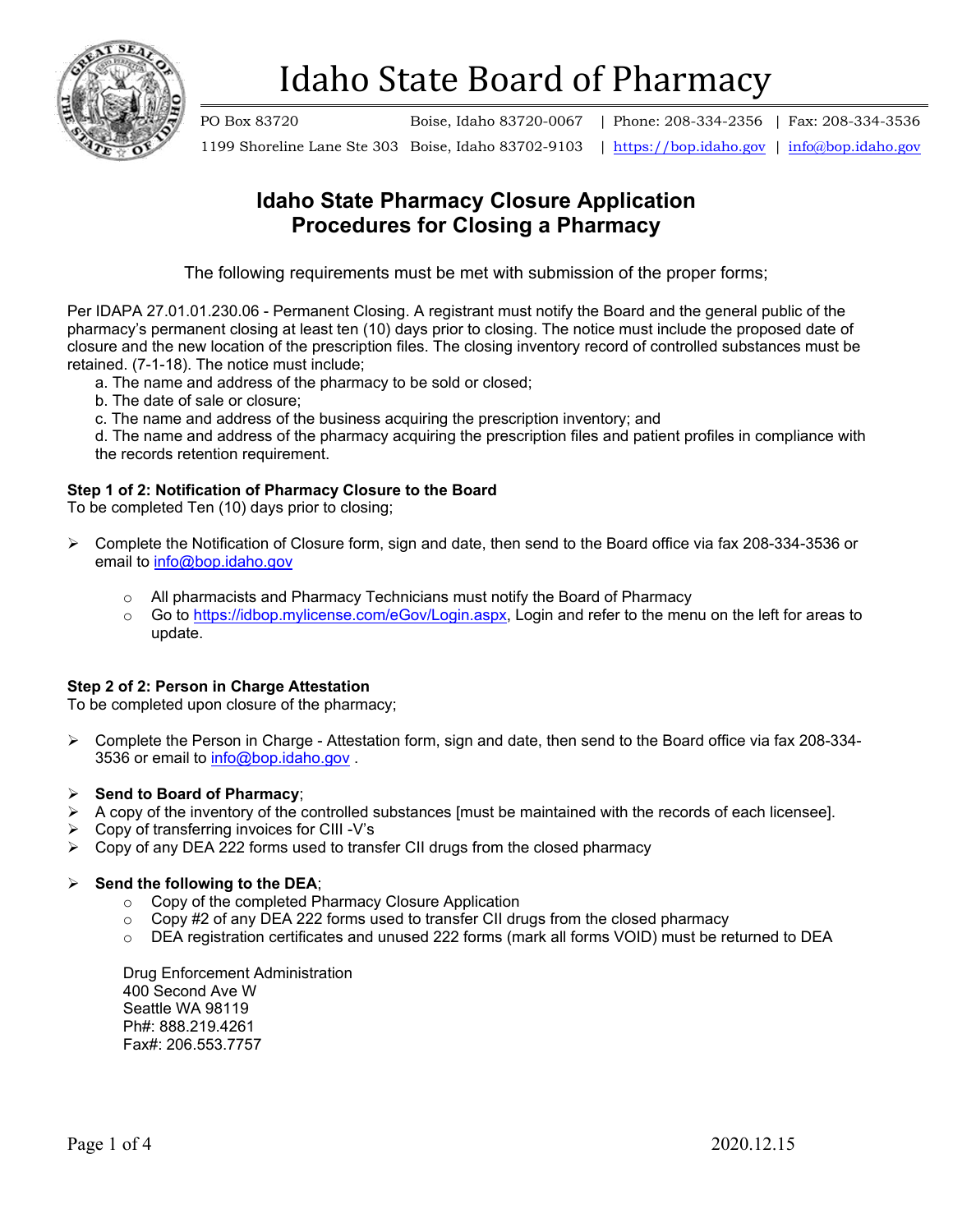

PO Box 83720 Boise, Idaho 83720-0067 | Phone: 208-334-2356 | Fax: 208-334-3536 1199 Shoreline Lane Ste 303 Boise, Idaho 83702-9103 | [https://bop.idaho.gov](https://bop.idaho.gov/) | [info@bop.idaho.gov](mailto:info@bop.idaho.gov)

## **Closing information and required Documentation**

- 1. A copy of the inventory of the controlled substances must be maintained with the records of each licensee.
- 2. Drugs to be destroyed must be transferred in the same manner as all other drugs.
- 3. No one except the responsible pharmacist shall have access to the prescription drugs until they are transferred to the new owner. Once the pharmacy is closed and the registrations surrendered, the drugs must be removed from the premises.
- **4. Drugs shall be transferred in accordance with the following procedures:**
	- a. Return prescription drugs to manufacturer or supplier for credit or disposal.
	- b. Transfer (sell or give) to a person who is entitled to possess drugs, i.e., physician, hospital, or other pharmacy.

NOTE: Controlled substances must be transferred to a person who is in possession of a current DEA registration. Drugs must be inventoried and transferred on an invoice record. In the case of CII controlled substances the only acceptable invoice is the DEA Form 222. The pharmacy that is closing would be the 'supplier'. The pharmacy or person to whom the CII's are transferred to would be the 'purchaser'.

Purchaser must use their DEA 222 forms to 'order' the CII's from the closed pharmacy. Purchaser enters the name and address of the closed pharmacy in the blanks provided at the top of the 222 form for the name and address of the supplier.

The owner or person having the power of attorney for the purchaser signs the form and issues a copy to the pharmacy that is closing. Purchaser retains a copy .

If full bottles of CII drugs are transferred, the purchaser writes the number of bottles in the column marked 'number of packages' and writes the size of the package in the column marked 'size of package.

If partial bottles of CII drugs are transferred, the purchaser should leave blank the column marked 'number of packages' and complete the column marked 'size of package' with the EXACT number of tablets, capsules, etc., that are transferred. The count of the CII drugs may NOT be estimated.

The authorized agent for the closed pharmacy enters their DEA registration number, the number of packages transferred on the left hand side of the 222 form in the space marked 'to be filled in by supplier'; the NDC (National Drug Code) number of the transferred drug may be omitted.

5. All statistical information pertaining to prescription orders, drug records, and other information pertaining to the pharmacy operation shall be furnished to the Board upon request.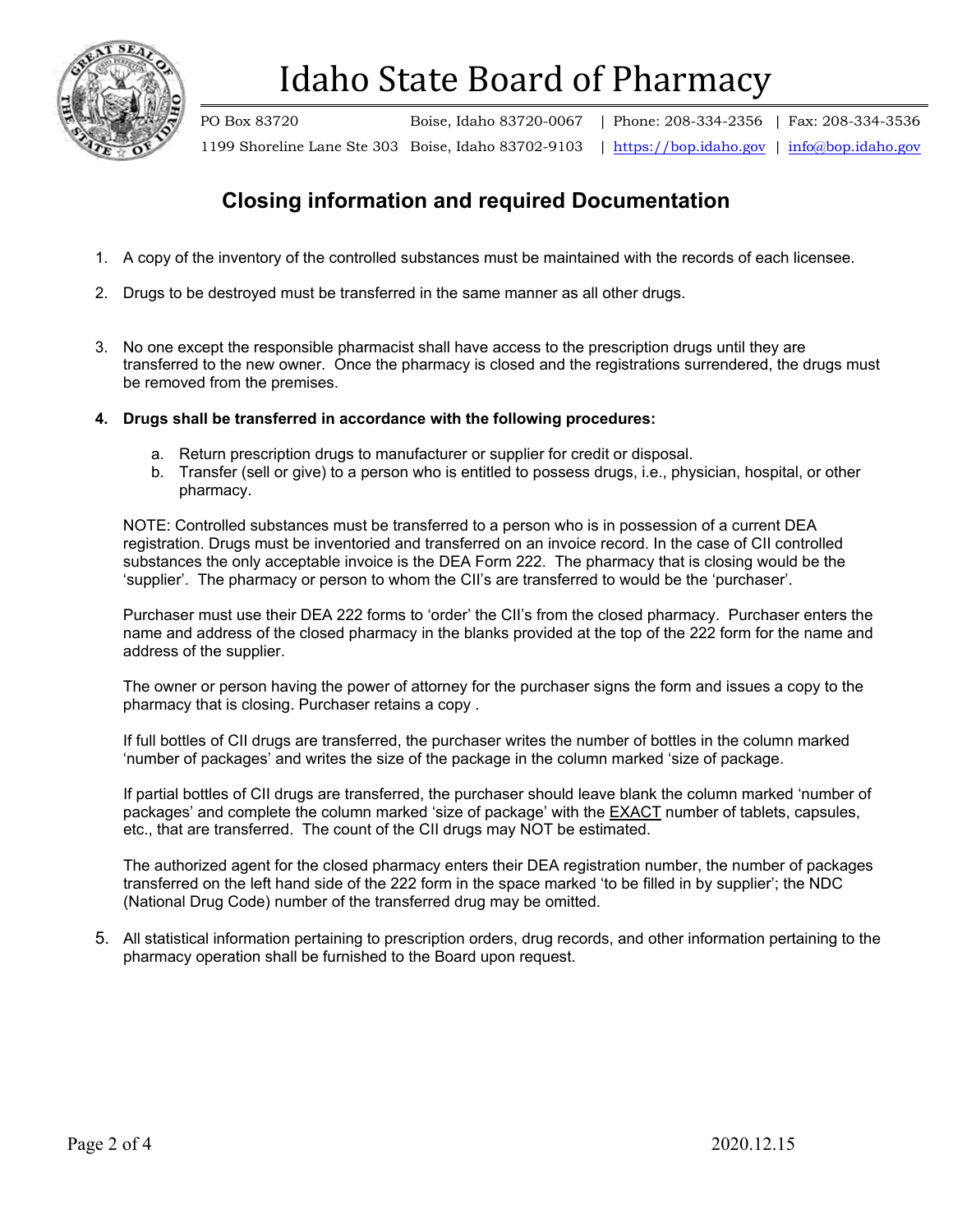

PO Box 83720 Boise, Idaho 83720-0067 | Phone: 208-334-2356 | Fax: 208-334-3536

1199 Shoreline Lane Ste 303 Boise, Idaho 83702-9103 | [https://bop.idaho.gov](https://bop.idaho.gov/) | [info@bop.idaho.gov](mailto:info@bop.idaho.gov)

Idaho In-State Pharmacy Closure Application Step 1 of 2: Notification of Closure

No Fee

## **Complete this section 10 days prior to the closing of the pharmacy**

|                      |                                      | Contact Person: National Contract Person: National Contract Person: National Contract Person: National Contract Person: National Contract Person: National Contract Person: National Contract Person: National Contract Person |  |  |  |
|----------------------|--------------------------------------|--------------------------------------------------------------------------------------------------------------------------------------------------------------------------------------------------------------------------------|--|--|--|
|                      |                                      |                                                                                                                                                                                                                                |  |  |  |
|                      |                                      | Pharmacy acquiring prescription files & patient profiles: $\Box$ Same as above $\Box$ Different, indicate below:                                                                                                               |  |  |  |
|                      |                                      |                                                                                                                                                                                                                                |  |  |  |
|                      |                                      |                                                                                                                                                                                                                                |  |  |  |
|                      |                                      |                                                                                                                                                                                                                                |  |  |  |
|                      |                                      |                                                                                                                                                                                                                                |  |  |  |
|                      |                                      |                                                                                                                                                                                                                                |  |  |  |
|                      |                                      |                                                                                                                                                                                                                                |  |  |  |
| For Office Use Only: |                                      |                                                                                                                                                                                                                                |  |  |  |
|                      | Sent To Inspector: _________________ | Initials:                                                                                                                                                                                                                      |  |  |  |